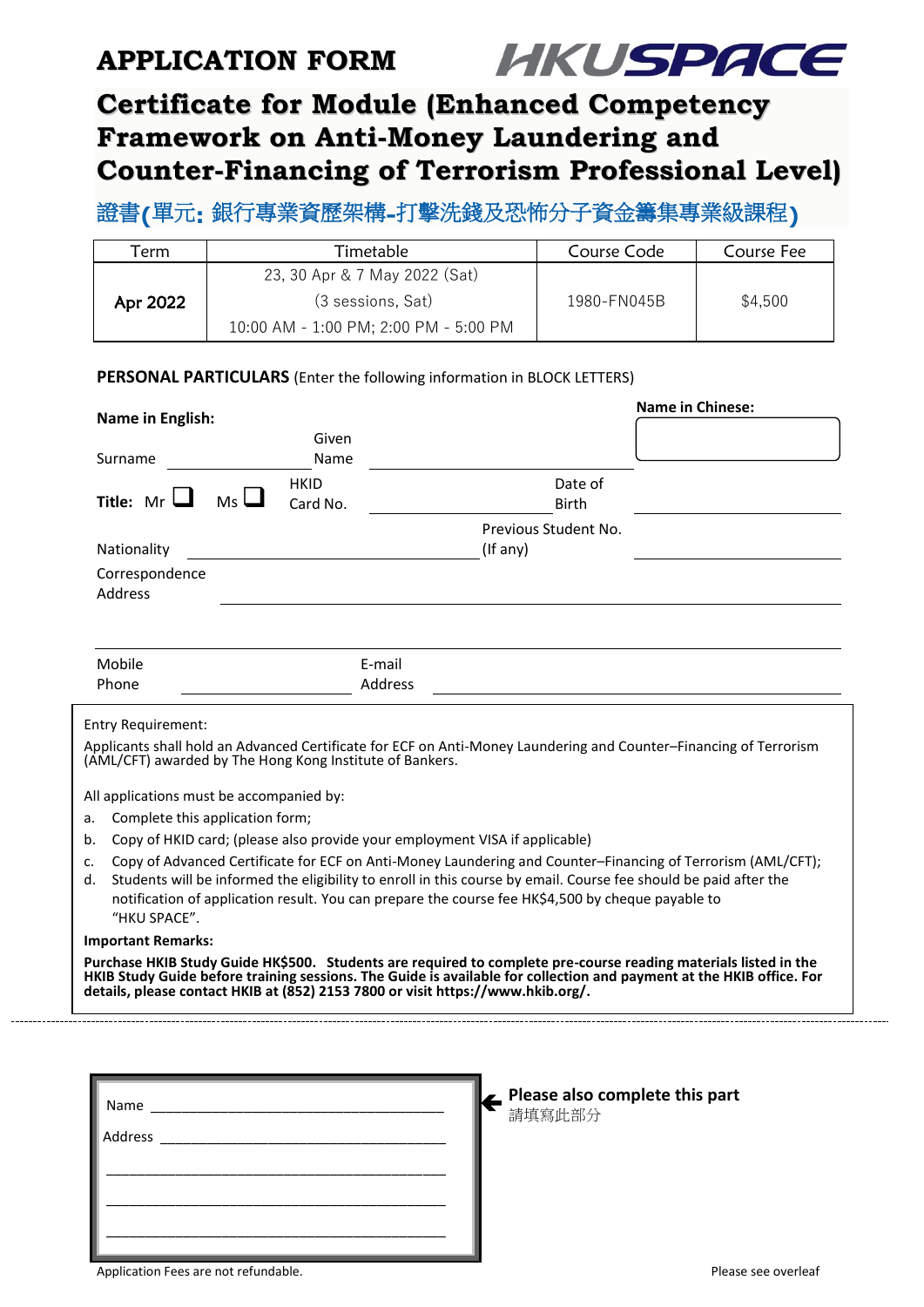#### **HKU SPACE Alumni**

All new enrolled students in the School will automatically become an alumnus of HKUSPACE. If you DO NOT WISH to be an alumnus, please check this box.  $\square$ 

#### **Equal Opportunities for Learning at HKU SPACE**

It is the School policy to offer equal opportunities to all applicants with or without disabilities. To enable us to meet the needs of all students, you are invited to indicate on this form whether you require any special assistance. If you do need such assistance, the School may approach you subsequently to obtain further details so as to facilitate our planning and assess how best we can help you. Special assistance required  $\square$  Yes  $\square$  No

#### **Statement on Collection of Personal Data**

- 1. It is necessary for applicants to supply their personal data and to provide all the information requested in the application documents, as otherwise the School may be unable to process and consider their applications.
- 2. The personal data provided in this form will be used for processing your application for admission, and for registration, academic and administrative communication, alumni management and contacts, research, statistical and marketing (including direct marketing) purposes. The data will be solely handled by HKU SPACE staff but may be transferred to an authorised third party providing services to the School in relation to the above purposes and prescribed purposes as allowed by the law from time to time.
- 3. When the processing and consideration of all the applications for a particular programme have been completed: (a) the application papers of unsuccessful candidates will be destroyed (if you have indicated to receive our promotional materials in Paragraph 6 then your contact details and related papers would be retained for such purposes); and (b) the application papers of successful candidates will serve as part of the applicant's official student records and will be handled by HKU SPACE staff or by staff of an authorised third party providing services to the School in relation to the stated purposes. In all such circumstances, please be assured that any personal information you supply will be kept strictly confidential.
- 4. Upon enrolment, applicants will be required to submit a recent colour photo for student identification purpose.
- 5. The School will send urgent messages to students via Short Message Services (SMS) and supplement by other means such as email (if the need arises). It is therefore important that the mobile phone number and email address that the applicant provides are accurate. Any change should be reported to the School immediately. Those who have genuine difficulty in receiving urgent messages via SMS should contact the programme teams for separate arrangements.

#### *Use of Personal Data related to Direct Marketing*

- 6. From time to time, the School will send the latest updates and promotional materials to applicants/students and alumni on the availability of the programmes and courses, seminars and events, discounts and offers, clinics and other services as well as the alumni events, privileges and offers, networking opportunities and fund-raising initiatives through various communication channels such as direct-mail, email and mobile phone, by using your personal data (including, but without limitation to, your name, contact details and other information collected in your profile such as the programme(s) you enrolled, your graduation year etc). You always have the right to make subsequent changes on your choice of receiving further marketing materials by sending a written unsubscribe request (by email or by post) to the School at any time.
- **If you DO NOT WISH to receive our latest updates and promotional materials through the communication channels as stated above, including discounts and offers from time to time, please check this box.**
- 7. Under the provisions of the Personal Data (Privacy) Ordinance, applicants have the right to request the School to ascertain whether it holds your personal data, to be given a copy, and to apply for correction of the data, if deemed incorrect. Applications for access to personal data should be made by using a special request form and on payment of a fee. Such applications for access of information should be addressed to the Data Protection Officer, HKU SPACE. For general requests of personal data amendment, please fill out the "Application Form for Personal Data Amendment" and submit it to HKU SPACE.
- 8. For details on the School's policy on personal data (privacy), please refer to the School Prospectus or Website [http://hkuspace.hku.hk/policy-statement/privacy-policy.](http://hkuspace.hku.hk/policy-statement/privacy-policy)
- 9. HKU SPACE, being part of the University of Hong Kong, the Personal Information Collection Statement of the University also applies and can be accessed from http://www.aal.hku.hk/admissions/documents/pics.pdf. Being in partnership with other overseas Universities, it also endeavours to comply to their laws and regulations as far as practicable. However, the School is obliged to maintain part of the students' records in perpetuity for reasons stated in this PIC.